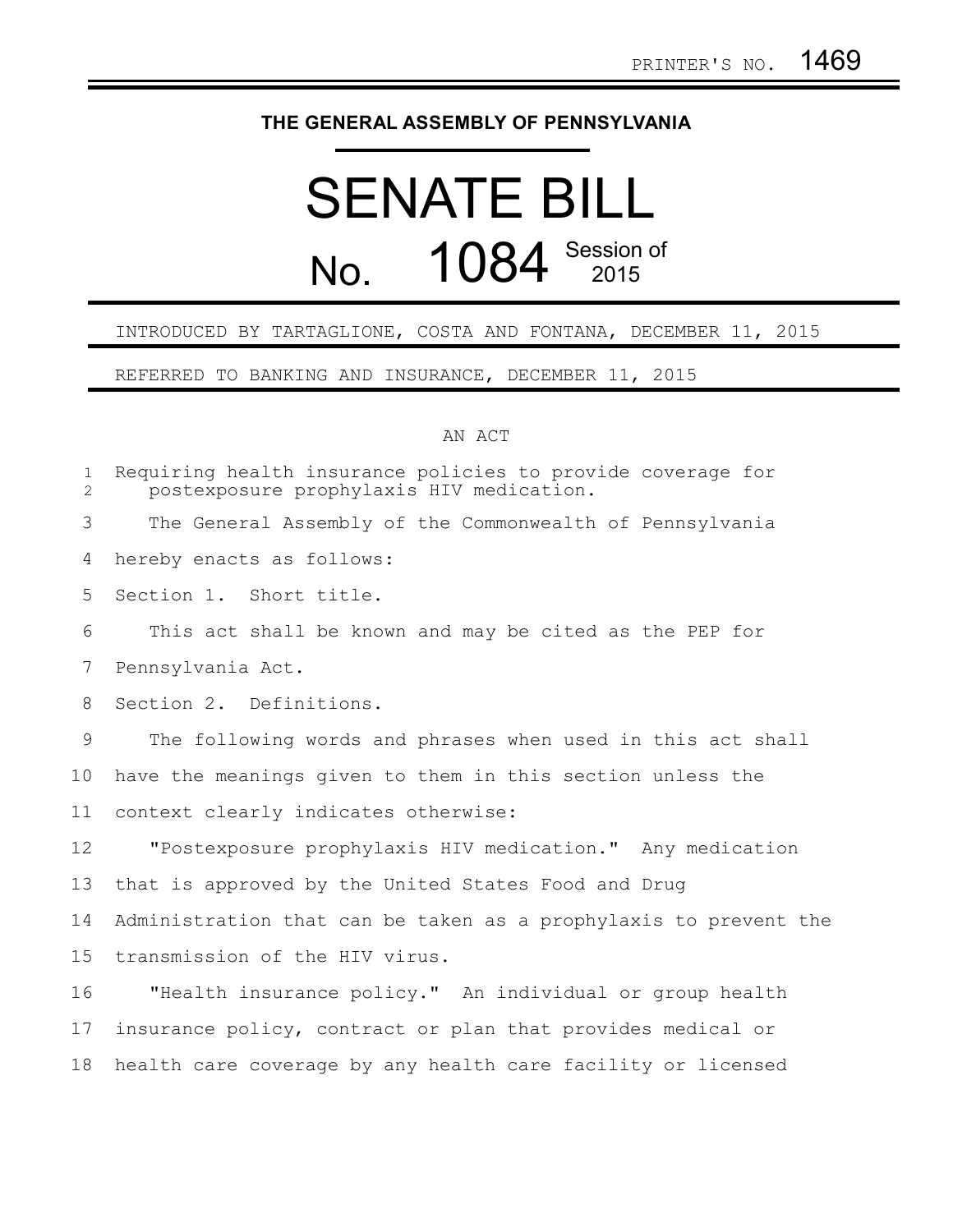health care provider on an expense-incurred service or prepaid basis that is offered by or is governed under any of the following: 1 2 3

(1) The act of May 17, 1921 (P.L.682, No.284), known as The Insurance Company Law of 1921. 4 5

6

7

(2) The act of December 29, 1972 (P.L.1701, No.364), known as the Health Maintenance Organization Act.

(3) The act of May 18, 1976 (P.L.123, No.54), known as the Individual Accident and Sickness Insurance Minimum Standards Act. 8 9 10

(4) A nonprofit corporation subject to 40 Pa.C.S. Ch. 61 (relating to hospital plan corporations) or 63 (relating to professional health services plan corporations). 11 12 13

The term does not include accident only, fixed indemnity, limited benefit, credit, dental, vision, specified disease, Medicare supplement, Civilian Health and Medical Program of the Uniformed Services (CHAMPUS) supplement, long-term care or disability income, workers' compensation or automobile medical payment insurance. 14 15 16 17 18 19

Section 3. Mandated coverage. 20

(a) General rule.--Every health insurance policy that is delivered, issued for delivery, renewed, extended or modified in this Commonwealth on or after the effective date of this section shall provide coverage for the expenses of any postexposure prophylaxis HIV medication. 21 22 23 24 25

(b) Specialty tier.--Insurance providers may not move any postexposure prophylaxis HIV medication into a specialty tier solely for monetary gains. 26 27 28

(c) Counseling.--No health care plan may impose counseling from an infectious disease specialist or immunologist in order 29 30

20150SB1084PN1469 - 2 -